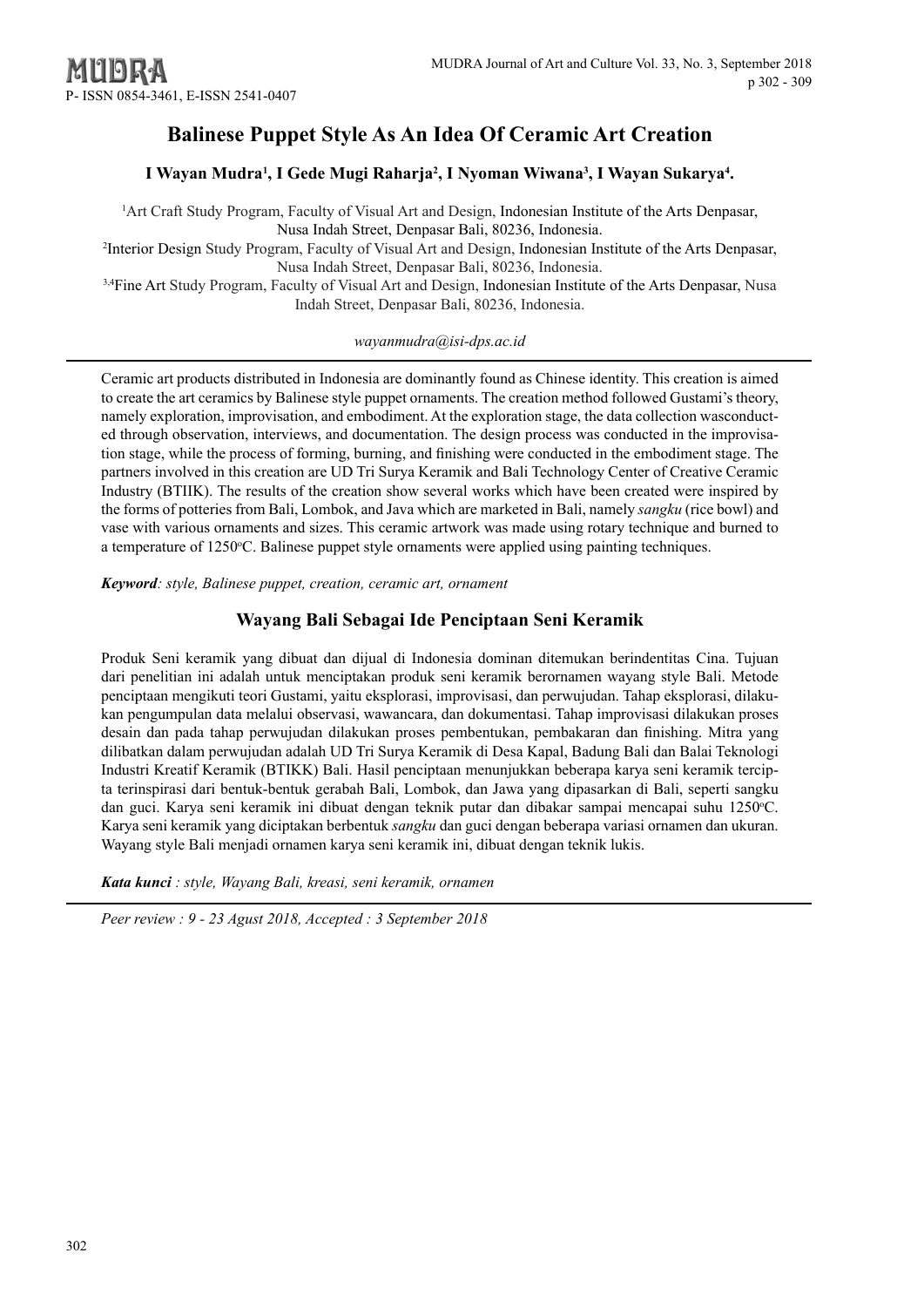#### **INTRODUCTION**

There are no ceramic artworks which are produced in order to showcase the characteristics of Indonesia obtained from the traditional culture such as puppet in Bali or even in Indonesia. That problem becomes the source of intentions to create ceramic artwork. On the contrary, it is very easy to find ceramic art products that feature the characteristics of Chinese culture which are produced by ceramic craftsmen in Indonesia. Indonesia is rich with various traditional cultures that can be potentially developed in creative industries such as ceramic art. Ceramic art activists should be able to explore traditional cultures such as puppet to develop their products so that the works that have been created represent the characteristics of Indonesia. Whether or not the products are received by consumers will be determined by the quality of the product.

In the preliminary survey, we found the marketing of Chinese-style ceramic products which are characterized by the decoration of dragon motifs seen marketed in various places in Bali such as in several shops on Jalan Gajah Mada Denpasar. Likewise, Chinese-style ceramics are seen being sold at the "Sumber Rejeki" art shop on Sukawati Highway No.66, Banjar Tabuana Gianyar. The ceramic products are imported from outside Bali.

As previously mentioned above, Bali as a world wide tourist destination is dominated by ceramic products from China and Vietnam that are considered to threaten the local ceramic market. At the national level, the similar thing was also conveyed by the Association of Indonesian Ceramic Industries (Asaki) Achmad Widjaya in 2012 on the website of the Ministry of Industry of the Republic of Indonesia. Widjaya stated that the products from China really become a threat to the domestic industry including the ceramics industry and they have dominated Indonesia's domestic market. It is in line with the statement from Abdul Basyir Gozali, a ceramics businessman in the area of Jalan Gatot Subroto Timur Denpasar, who explained on the online media of Bisnis Bali that the entry of imported ceramic products from China and Vietnam were considered to threaten the local ceramic market. It is because the imported products are relatively competitive with local products and their motives are more varied (Bisnis Bali, 2013, accessed in February 25, 2017). In addition, Bali has now become the center of marketing of various pottery types from various regions in Indonesia, for example from Yogyakarta, Jepara, and Lombok (Mudra, 2016) and become the marketing center of pottery products in Serang Banten West Java that have been produced in Bali (Sunarini, 2016). There are no ceramics business centers in Bali that feature the puppet motives as the ornaments in its production. A reason that often comes out from artisans is that they produce the product based on the market needs. If the market does not need such products, they do not produce it.

The creation of ceramic artwork with Balinese puppet style is one of the answers to manysolutions that can be offered to create the ceramics with Indonesian character. Besides, each region in Indonesia has a basic form of ceramic which becomes the typical characteristic of its regionality, among them has the similarities. The shape of this region's ceramics can be seen from the basic forms of traditional ceramics from each region, for example, the ceramic barrel from Lombok has a rather thick and round shape, while pottery pots from Java have a rather think and tall shape, and Bali has a barrel with a straight wall and enlarged to the top. This can be seen as a cultural capital as the effort to develop Indonesian ceramic characters.

#### **LITERATURE REVIEWS**

Based on the literature that has been explored thoroughly, it was found that some creations of ceramic art showcase various natural objects as an idea of its creation. Thoseartworks also become the inspiration for the creation of this ceramic artwork as it will be further discussed. The creation of ceramic artwork entitled "Rose Flowers as a Source of Ideas for the Creation of Ceramic Artworks" by Riska Tafrihatul Qulub from the Fine Arts Education Department, Language and Arts Faculty, Surabaya State University was published in the Journal of Fine Arts Education, Volume 05 Number 01 of 2017, 102- 109. The expression of roses in this work is an expression of the creator's feelingdue to herpast aesthetic experience. The creation of the artworks used slab and pinch techniques which produces 7 works with glaze finishing.

The next finding is the creation entitled "Butterfly as a Source of Inspiration for the Creation of Ceramics Works in Spa Room Equipment" by Ni Putu Yuda Jayanthi. In this work, it is explained that the creation of ceramic works was aimed at offering new innovations for the equipment in SPA room. In the embodiment process, the shape of a butterfly has been processed in sucha way by utilizing a soil medium of stoneware and glaze finishing (Jayanthi, 2013).

Another creation isa work entitled "Honey Bees as the Basic Idea for the Creation of Vase Ceramic Works" by Dandi Hilmi Zuhdi. This vase works to visualize the shape of insects based on the anatomy of body parts, color, and class. The techniques to create the artworks were pour printing, massage, spinning, slab and rotating with dying and coloring techniques using the brush. The main material of this ceramic vase is both solid and liquid Sukabumi clay. The work produced 12 ceramic vases with 2 twin ceramic vases. This ceramic vase is functioned as a place to put flowers and plants either replica or original (Zuhdi, 2016). From the above-mentioned ceramic art creations, we argue that the creation of ceramic art with the theme of puppets is very important because it features local culture with aesthetic and ethical values that can be modeled.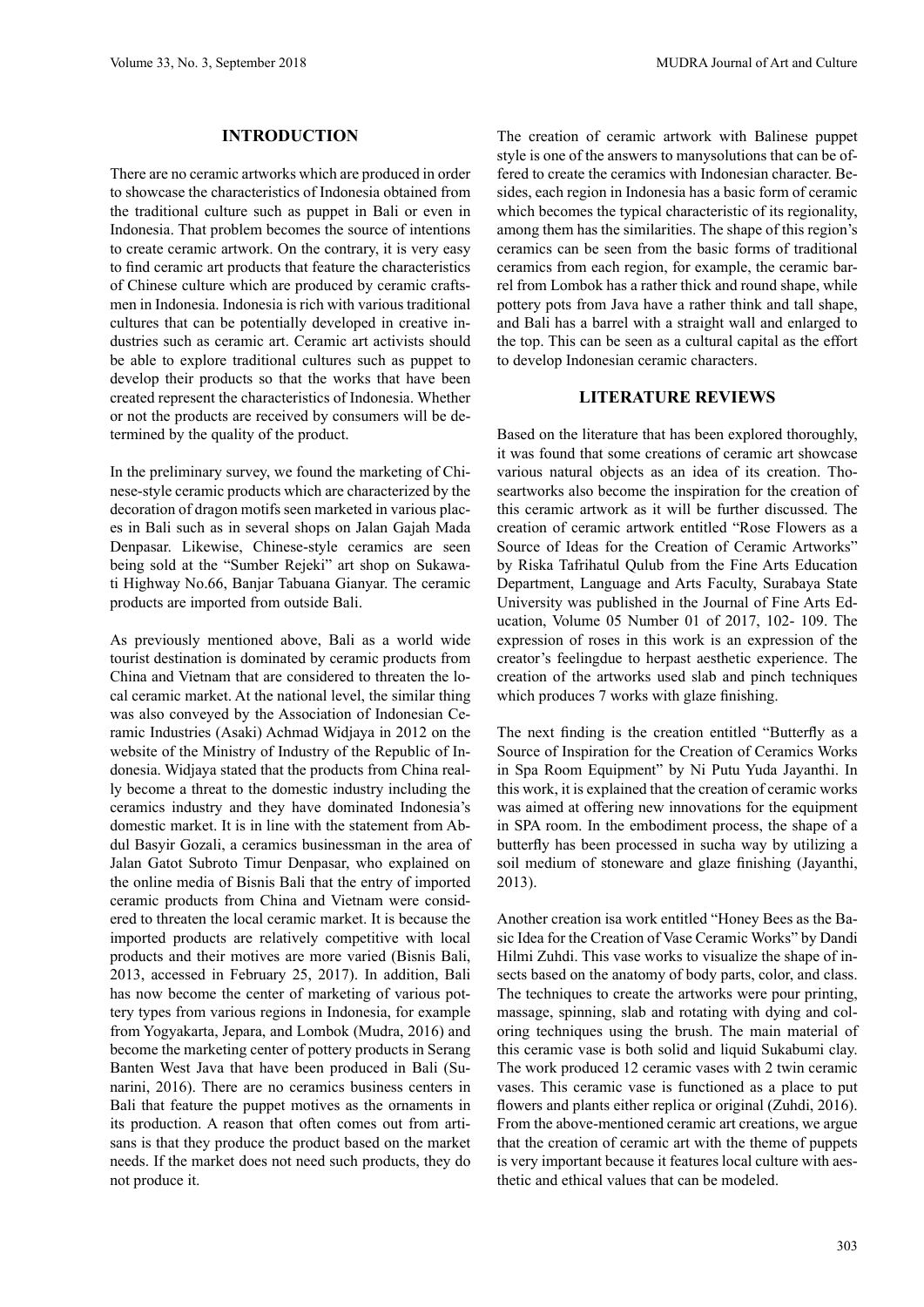## **METHODOLOGY**

The creation of ceramic artwork was carried out through several stages based on the stages of artwork creation proposed by Gustami (2007: 329) consisting of exploration, improvisation (experiment) and embodiment. In the exploration stage, the data collection was done using the technique of observation, interview, and documentation. The data sources (research subjects) was conducted using the purposive sampling approach in which the data sources were intentionally based on the classifications of the required samples as well as snowball sampling. The examples were determining the work partners in the embodiment, ceramic theory experts, puppet stories experts, and painting experts of Balinese puppet style. The data sources selection was carried out carefully based on the scientific research principles to ensure the success of this creation.

In the improvisation stage, the design creation was done based on the result of exploration. The design creation was carried out by the researcher team assisted by the students to transform the manual design into the design of computer program such as Coreldraw. In the process of design making, the discussions were done by the research. The image design that has been created then were selected through Focus Group Discussion (FGD). FGD was carried out to get the suggestions from the participants to improve the design and to select the design that will be made. Furthermore, in the embodiment stage, the selected design was transformed into the ceramic artwork until the artwork was ready to be displayed. The embodiment of ceramic artwork design with the Balinese puppet style ornaments for the under glass ornament consisted of the embodiment and glaze burning. Mean while, the application of decoration on glass consisted of embodiment, biscuit burning, glaze burning, color ornaments application, and color burning.

The creation of ceramic artwork involved two partners, namely Tri Surya Ceramic Business and Balai Teknologi Industri Kreatif Keramik (BTIKK) Bali as previously mentioned above. The involvement of those partners was aimed at having the partners produce and publish the ceramic artwork that is created. If there are the demands from the prospective customers, those two partners can serve the prospective customers without involving the researcher team. This research was aimed at developing the partners' artworks in terms of design innovation with its own cultural characteristics. It is not like the foreign artwork that has been being produced so far. The creation of ceramic art can be categorized as applied research supported by qualitative data. Thus, this research used the qualitative method.

### **RESULTS OF ANALYSIS**

The creation of ceramic artwork with the motives of Balinese puppet style as the ornament was carried out from April to July 2018. This research was funded by the Ministry of Research Technology and Higher Education 2018 for the research grant of Research Creation and Display of Art (P3S). The process of ceramic artwork embodiment as the media to apply the ornament was done by rotary technique decorated by painting technique. The objects of the puppet chosen as the ornament were the roles of the puppets in one segment of the short stories. It was expected to represent the message of tolerance. The message of tolerance represented by this artwork is expected to be the guideline for the society in their daily life in order to avoid the tolerance disruption in Indonesia. The people of Indonesia consist of various identities which are spread across many areas in which each area has a unique culture. Identities diversity can be viewed as the wealth as well as the threat to the harmony of community life in the form of tolerance. A piece of puppet story in the form of decoration as what was done in this research is expected to convey the message of appreciation for any difference as it does not feature one identity too much, so the peace can emerge in the community life.

This ceramic art product is layered with transparent and white glaze. The creation of this work is seen from the two decoration techniques that were used, namely the underglaze product and the above glaze product. The products that apply underglaze decorations used the transparent glaze, while the products that apply above glaze decorations used white glaze. The size of the work that has been made varied from a small size of 20x28cm to the largest size 45x70cm. Most of the works created can be used as a decorator as well as Balinese or Indonesian special souvenirs. As a decorator, the placement of the artwork can be flexible since it does not require the artwork to be placed in a certain room, but it can be adjusted to the room which is provided. As a souvenir, the artworkhasits own distinctive values that differs from other ceramic works since its form is inspired by Indonesian traditional culture. The puppet characters that are displayed will be the characteristic of this ceramic work. The applied function of this artwork is to be the place of holy water. In Bali, the place of holy water is called as *sangku* and is used during religious ceremonies.

The creation of this ceramic artwork adopts the basic form of traditional ceramic forms which are also called as pottery coming from various regions in Indonesia, such as from Lombok, Bali, and Yogyakarta. The pottery from Lombok and Yogyakarta has the basic shape of a barrel or vase which are sold in the Kapal Village of Badung Regency, Bali (Mudra, 2016). Mean while, the pottery from Bali has the basic form of *sangku* (holy water place). Each design that is created was made in several size variations. There were 1-2 works available in bigger size, while the smaller size was available in 1-3 works. The purpose of creating various sizeswas to provide more choices to the community that possibly become the prospective users.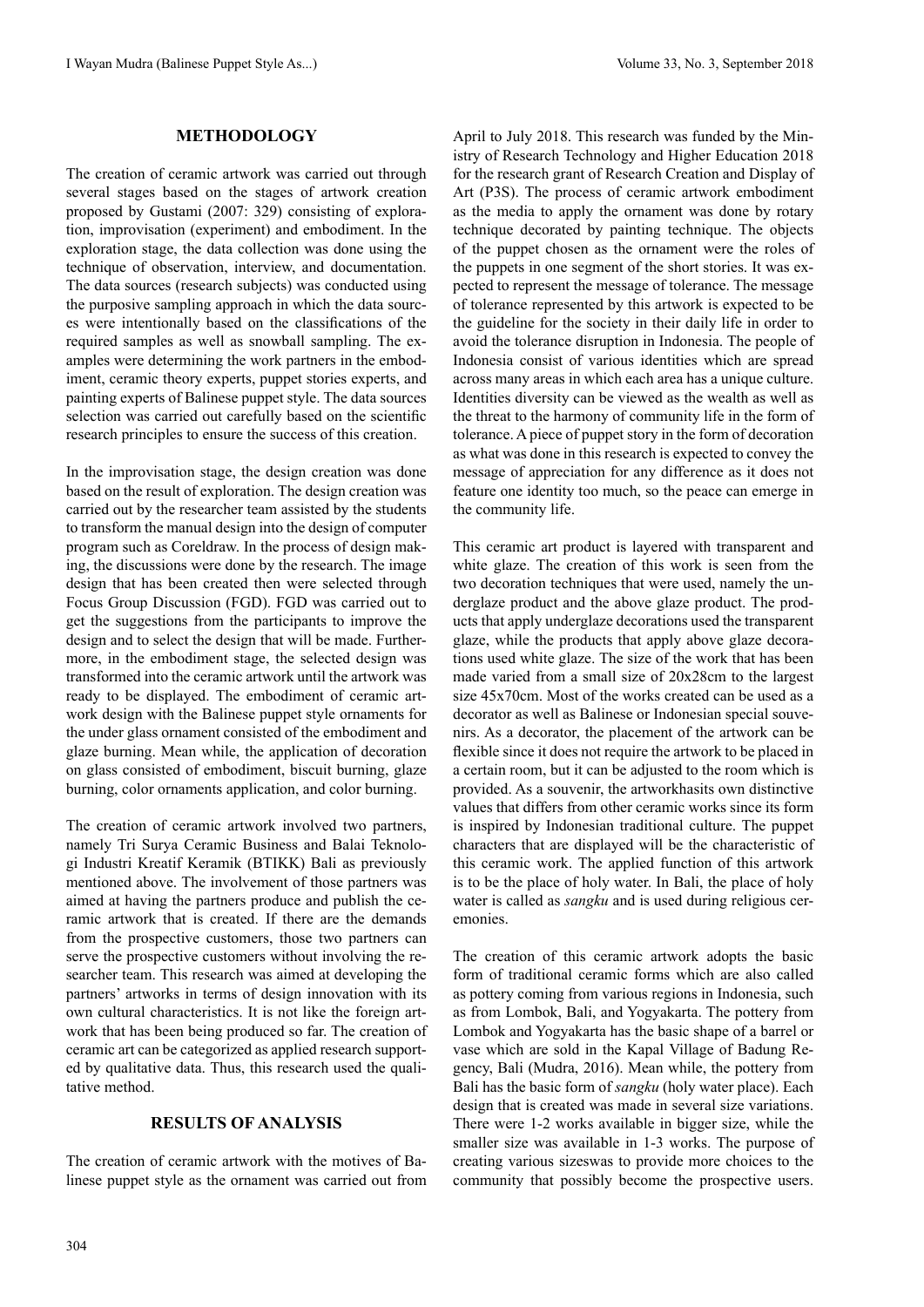

Figure 1. The formation process (above) and severalartworks in the drying process (below) in Tri Surya Keramik. Source: Documentation of I Wayan Mudra 2018

These basic forms are not fully innovated in order to keep displaying the Indonesian character of those ceramic artworks which were based on local ceramic artworks. The quality of the work and the puppet ornaments becamethe benchmarkin making this work to be the Indonesian ceramics works that can be accepted by the community.

The partners of this creation, Tri Surya Ceramics and Balai Teknologi Industri Kreatif Keramik (BTIKK) Bali, found the difficulty during the process of forming ceramic bodies in which the designs were categorized as the large size. According to its founder, the problem occurred in the type of soil that is less supportive for high pottery bodies. The formation was generally carried out in relatively small size ceramic bodies according to the demands of the market, so there were no obstacles found in the production. The researchers viewed the phenomenon as the normal thing since the two partners have not formed the ceramic bodies in relatively large size as shown in the following figure.

The work partners did the formation for the first time, then they were challenged to further do the formation. The researchers attempted to keep giving the explanation that the formation can be done. The only problem existed was the formation that had never yet been done. The craftsmen understand that there are many craftsmen outside Bali that are able to form the ceramics in the larger size using slightly different techniques than those generally done. Due to the researchers' motivation, the partners believed that they could do this formation. The partners have high confidence and enthusiasm in this formation process. Therefore, the obstacles can be overcome, the works can be created, and it becomesthe pride of the researchers and partners. However, there were some broken works in the process of biscuits burning, especially the relatively large-works. The following is a description of each ceramic craft product that has been created.

#### 1. Sangku.

This work was inspired by traditional Balinese ceramic pottery products called as *sangku*. Sangku is functioned as a place of holy water used by Hindus in Bali to perform sacred ceremonies or prayers. This ceramic artwork was made with rotary technique which varies in size and



**Figure 2**. The formation process (above) and several works in the drying process (below) at the Center of Bali Ceramic Creative Industry Technology (BTIKK) Bali. Documentation of I Wayan Mudra 2018

was decorated with Balinese on glass puppet motifs. It was burned at high temperatures and createdby the ceramic business partner, they were Tri Surya Keramik in Br Belulang, Kapal, Mengwi, I Made Rai Sandiana. Below are several sangku products with their variations.

Figure 3 shows some of the ceramic artworks inspired by the shape of sangku that has been equipped with Balinese puppet style ornaments. Theseproducts consisted of various size variants ranging from right to left. Each was 60cm x 23cm, 48 cm x 33 and 35cm x 23 cm in size. This ceramic artwork can be used as a disposable object and also for decorative objects. The application of puppetornaments was carried out on glass using special ceramics colors. The burning process of ceramic artworks was through three stages, namely biscuits burning, glaze burning, and colors burning.

Each ceramic artwork in Figure 3 above is put the ornaments of two puppet characters namely Dewi Sita and Hanuman which were taken from the short part of the meeting stories of Hanuman, Rama, and Laksamana's. The objects of Dewi Sita and Anoman were painted on the front and back of the work. The use of those 2 figures as the ornaments in this work was based on the consideration to make the puppet characters look bigger so that they can look more attractive. It was because the surface of the ceramic area was narrow and the surface was convex.

The short part of the meeting stories of Hanuman, Rama, and Laksamana was started from Dewi Sita who was kidnapped by Rahwana in the Kiskinda kingdom. There was a war to wrest the power between the siblings, they were Sugriwa and Subali. Hanuman who was anxious about the incident seek help and met Rama and Laksmana. Hanuman told the story of what happened to the Kiskenda kingdom. Finally, Rama Laksmanawas compassionately willing to help Hanuman. On the other hand, Hanuman and his friends were ready to help Rama Laksmana who was kidnapped by Rahwana.

The meaning of tolerance that can be conveyed by this short part of the story is the prohibition to fight among others in obtaining the power. In a democratic country,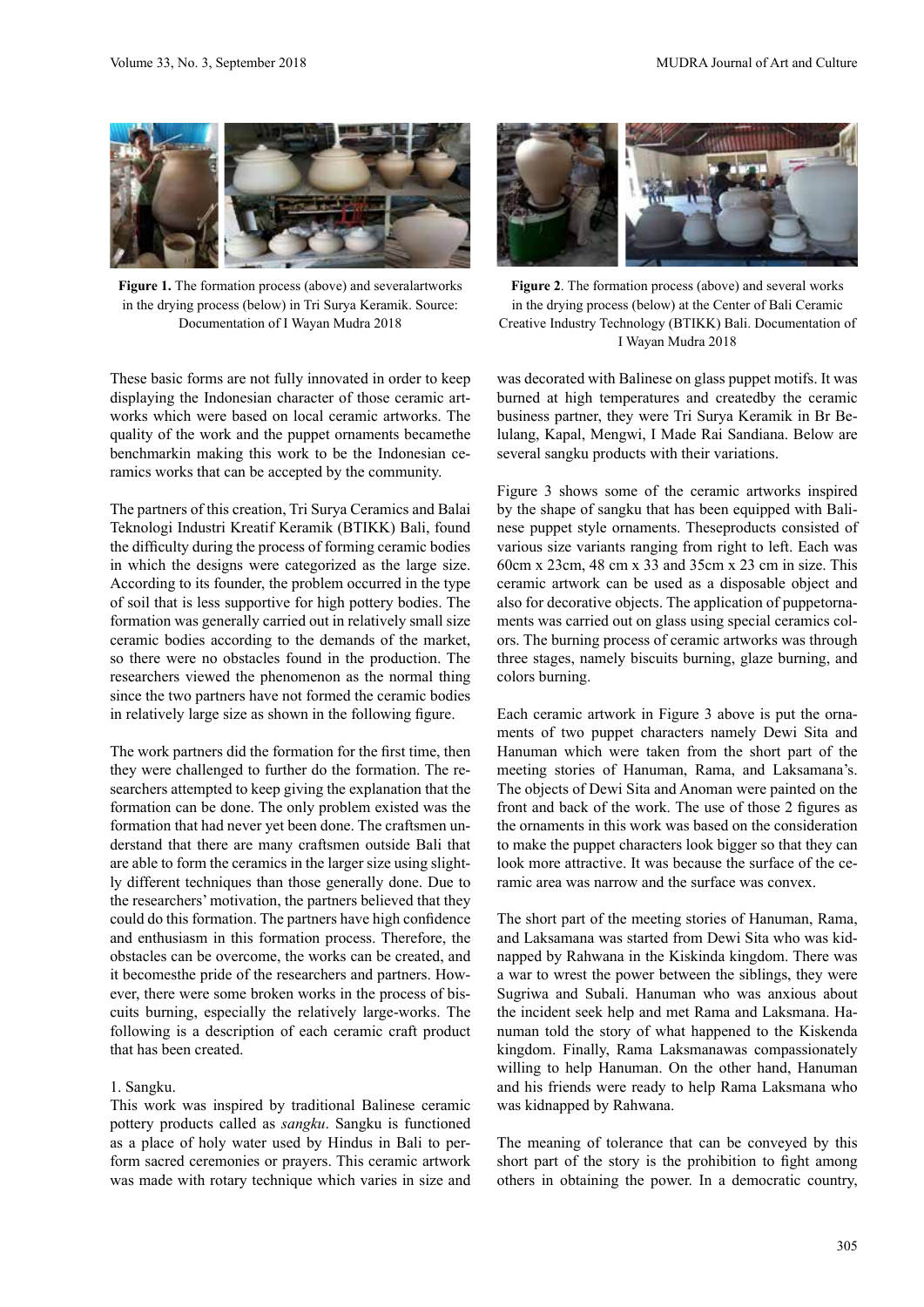

**Figure 3.** Several sangku variations with Balinese puppet style ornament Source: Documentation of I Wayan Mudra 2018.



**Figure 4.**The third variant of the vase, the figure a and be is the same work, while figure c has the same ornament as Jetayu.

anyone can be in power, but it must be obtained based on the applicable law. Everyone has the same rights and obligations above the law in obtaining power. Obeying the law means obeying tolerance, respecting others' rightsand obligations, and not imposing themselves. Thus,the peaceful society can be realized. Source: Documentation of I Wayan Mudra 2018.

#### **2. Vase**

This ceramic artwork in the form of a vase was inspired by a vase-shaped pottery product from Java which was marketed in Bali, some of which come from Kasongan, Plered, and Malang. The form of vases from Java that are marketed in Bali is generally vertical since the height is greater than the size of the diameter. Besides, the diameter size of the top section of the Javanese pottery vase was rather similar to the diameter size of the bottompart to Lombok pottery vase. The following are several works of the vase in this creation.

Figure 4 shows the first works (surface a and b are high) and the second work (surface b) that have the same size 45cm x 25 and were made by rotary technique. This work has the motif of Balinese puppet style figures such as Rahwana, Dewi Sita, and Jatayu. These ornamental motives were taken from the short part of Ramayana story. The figures of Rahwana and Sita were used as ornaments on both surfaces, while other works applied Jatayu and Sita on both sides. The short part of this story tells that Jatayu got a message from his ancestors. When he heard the crying to ask for help in the air, he should give his hand without thinking about who to help and what situation occurred at that time.Then, Jatayu immediately flew to find the source of the cry and met Dewi Sita who was being rushed by



**Figure 5.** Round vase with three variants of ornaments. Source: Documentation of I Wayan Mudra 2018. a b c



**Figure 6.** Bottle vase with its various shapes and ornaments. Source: Documentation of I Wayan Mudra 2018.

Rahwana. A terrifying fight happened to take Dewi Sita away. This battle was won by Rahwana that was done by cutting Jatayu's wings until he finally fell to the ground. The meaning of tolerance that can be explained by the occurrence of the puppet story is to help anyone without seeing the identity of the person being helped. The help must be done sincerely as it is an obligation that should be done by everyone. It has been done by Jatayu who was mandated by his ancestors. This story gives the moral lesson that helping others should be done sincerely. We should not see someone's identity from his or her religion, beliefs, origins of birth, wealth, and others. The main thing is by helping the otherswho really need help. The message of tolerance contained in the story above is very deep and good to be used as a guide in living the community life in Indonesia. Therefore, peaceful circumstance is created in the plural community atmosphere. Indonesian people in some places arefrequentlylack of concern for others and still prioritizing the individualism in society. It is reflected in electronic media showing that often display various violence and bombings that cause many victims. Moreover, it looks like there is no regret from the perpetrators.

#### **3. Round Vase**

The round vase artwork is inspired by the shape of the pottery vase that is widely marketed in Bali, especially in the areas along Kapal Village Mengwi Badung. The shape that is created from the top part was done by removing the bottom part like a vase in common. This vase artwork was made of 26cm x 23cm in size and is very suitable to be used as a souvenir due to its relatively small size, as shown in the following picture.

This work also applied Balinese puppet style ornaments using painting techniques. The round vase artwork shows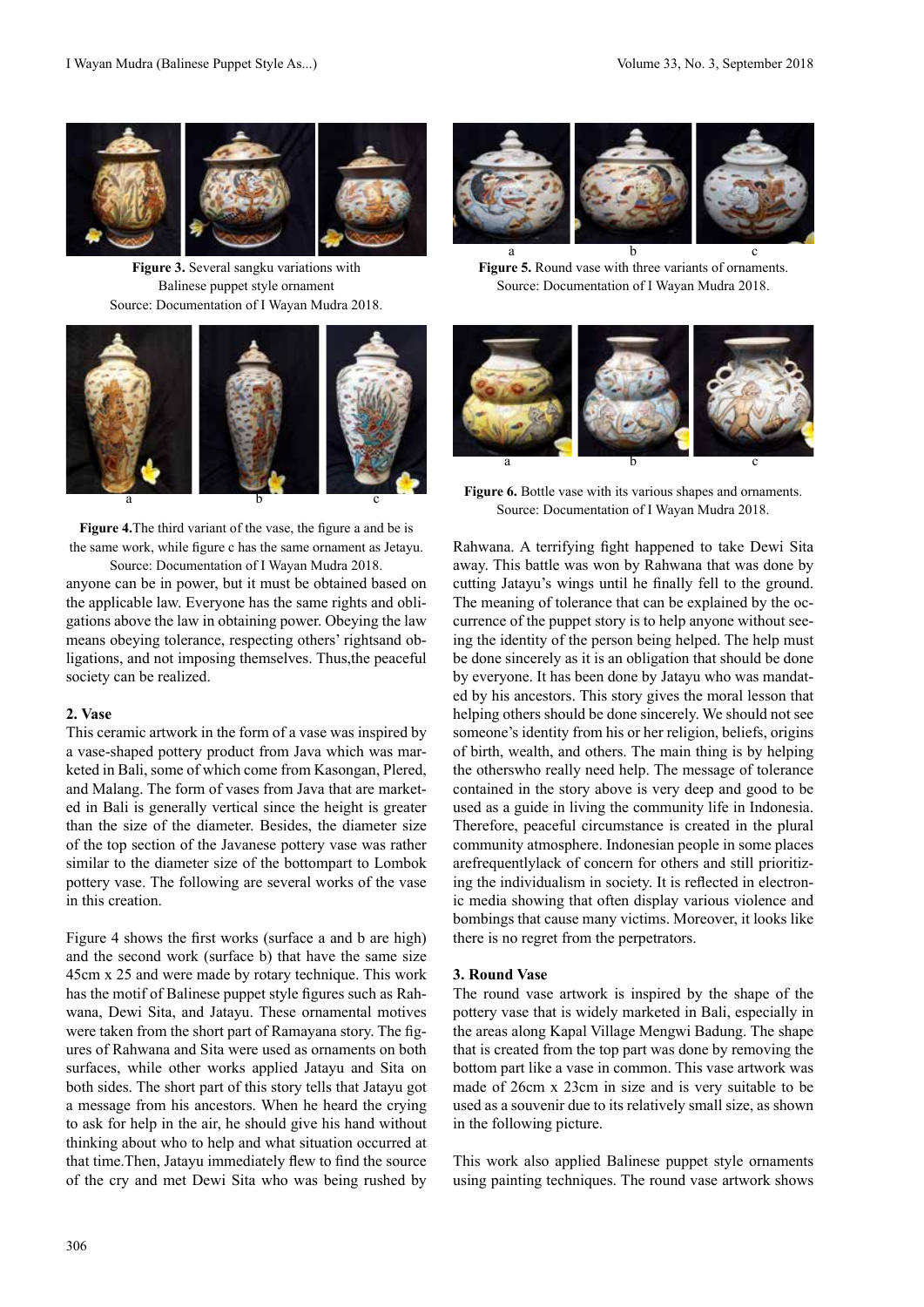that various ornaments were applied. Each artwork appears in the same shape and size applying different ornaments. It was also implemented to other types of products. The figura of 6a above applied puppet ornaments of Hanuman characters in the front part and Rama on the other side. The artwork 5b applied the characters of Rama and Laksman, while the figure 5c applied the character of Sugriwa-Subali. The puppet character depicted in this artwork is the top part of the character. It was aimed at obtain the bigger puppet picture to make it more clearly seen by the appreciator. By having that appearance, it is expected that this artwork looks more attractive since the surface area of the body is convex and narrow. This work is symmetrical and simple in which the uniqueness is also expected to emerge from the visualization of the artwork ornament. As a souvenir featuring Balinese or Indonesian identity, this round vase can function as a room decorating object as well as a container for something, for example as a place of jewelry. As the size is relatively small, it is very easy to carry the things both in short and long distance trip. The researchers believe that these types of vase are rarely found even no one has made them; therefore, this artwork is considered to be a limited work with its own peculiarities.

### **4. Bottle Vase**

This ceramic artwork is named as bottle vase because it looks like a bottle inspired by various types of flower vases marketed in Bali. This artwork has a simple and symmetrical shape. It is varied by its shapes and ornaments as shown in the following figure.

Figure 6 above shows the bottle vase a and b are in the same shape and size is 27cm high and the diameter is 15cm. This artwork only displays various basic colors of the ceramic, namely yellow and white. The shape of the body consists of a composition of two spheres shrinking upwards and accompanied by a wide mouth. The bottle c vase is 25 cm high and the diameter is 17 cm, the shape is simple as the bottle a and b. The difference is on the left and right sides which are given an additional circle shape that can be used as a handle. Ceramic artworks can be used as disposable objects such as the vase for both dry and wet flowers. Besides, this artwork can also function as a decorative object to decorate a room or closet. This bottle flower vase can also be used as a souvenir object featuring the Indonesian character for local and foreign tourists. Those three artworks were made using a rotary technique having an ornament with the same theme, such as that motive of several ape animals depicted as they carry the stones. This motive was inspired by Ramayana story when King Rama ordered his ape troops commanded by Hanuman as the ape commander to build the Situbanda Bridge connecting the land of Bharatawarsa with Lankapura aimed at facilitating the war. The ape troops built the Situbanda Bridge of pumice and sand. The results of this creation have produced ceramic artwork with Balinese puppet style ornaments. The creation of ceramic artworks is aimed at answering the

problems presented in the introduction, namely to display the message of Indonesian characters, or in other words to create Indonesian ceramic art. Indonesian ceramic artwork means ceramic art that is capable to display Indonesian identity which distinguishes ceramic art from other countries. The researchers believe that the artworks produced in this creation are able to showcase Indonesian characteristics as these works feature Indonesian culture like puppet, especially Balinese puppet style. Puppet is one of the original Indonesian traditional arts that has been widely known by the public for a long time. It is stated by Brandes, G.A.J. Hazeu, Rentse, Kats and Kruyt stating that the puppet art is originated from Indonesia. Moreover, Hazeu states that puppet art is originated from Java (Darmoko at http://staff. ui.ac.id, accessed on July 29, 2018). Each region in Indonesia has different visual characters of puppet. Puppet art is a cultural capital that is owned and can be developed by Indonesia to improve the identity of Indonesian people. Bourdieu's cultural capital is basically in the form of belief in value about everything that is considered right and always followed by efforts to be actualized in social life (Sumarno, 2013: 70). Cultural capital in the form of puppets has been applied to ceramics works in ceramic art media as an effort to display the identity of works that showcase Indonesian characters.

The achievement of the final results is expected to be in accordance with the objectives, namely ceramic artwork featuring Indonesian characters or ceramic art that is able to showcase the uniqueness of Indonesia to the world. This assessment was determined by the community as an appreciator after appreciating the publication of works through exhibitions, writing articles in journals and other media. The researchers believe that this goal can be achieved, though it will take time for the publication process. The researchers' observations were through the FGD activities at the Art Crafts Study Program of Fine Arts and Design Faculty of ISI Denpasar in June 2018 and limited online publications, these works are quite popular in the public. Variables showing that case can be viewed when some people who have expressed their interest in having the artwork by buying the product. Further people's appreciation for this ceramic artwork will be seen in the upcoming exhibition. By inserting local cultural content in a work, an appreciator will not only be directed to the understanding about the culture but also the understanding about the form that only appears on the surface. A product is not only perceived through visual forms appeared on the surface, but also can be perceived from its cultural elements, for example, certain traditions that can be known, certain ways of thinking and so on (Vihma, 1990: 116).

These created ceramic artworks were more dominant in ornamental function than their practical functions as a place or container. It is due to the application of Balinese puppet ornaments in this artwork which is more dominant in feature the product as decorative items with its beauty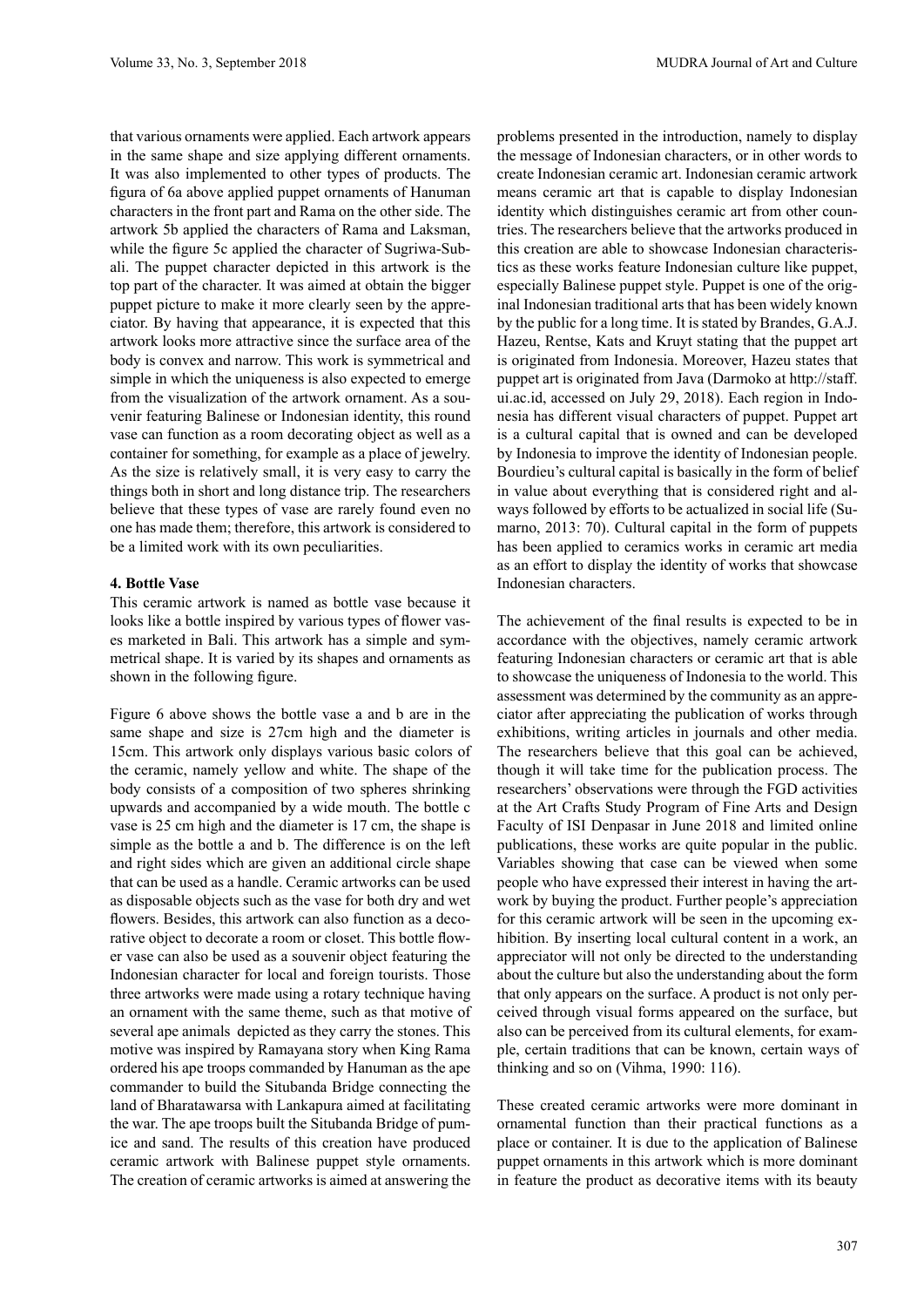value that can beautify the room. Thus, the practical functions of the work are often neglected by the appreciators or the users.

The application of Balinese puppet as an ornament in the creation of ceramic art also increases the selling value of the product to be higher than other types of ornaments. The cost of producing ceramic art is also higher than that using ceramic dye paints that do not require combustion. This puppet ornament on ceramic art uses special colors of ceramics and must be burned at a certain temperature to get the long-lasting color like the glaze. Thus, the burning of ceramic art in the creation was done in three stages, namely biscuits burning, glaze burning and colors burning.

# **DISCUSSION**

The results of this creation have produced ceramic artwork with Balinese puppet style ornaments. The creation of ceramic artworks is aimed at answering the problems presented in the introduction, namely to display the message of Indonesian characters,in other words, to create Indonesian ceramic art. Indonesian typical ceramic artwork is the ceramic art which is capable to display the Indonesian identity which distinguishes the artwork from other countries.The researchers believe that the works produced in this creation are able to showcase Indonesian characteristics. It is because these works feature Indonesian culture capital like puppet especially Balinese puppet style. Puppet is one of the original Indonesian traditional arts that has been widely known by the public for a long time. It is stated by Brandes, G.A.J. Hazeu, Rentse, Kats, and Kruyt that the original puppet art is originated from Indonesia; moreover, Hazeu states that puppet art is originated from Java (Darmoko at http://staff.ui.ac.id, accessed onJuly 29, 2018). Each region in Indonesia has different visual characters of the puppet. Puppet art is one of Indonesia's culture that can be developed in featuring Indonesian identity. Bourdieu's cultural capital is basically in the form of a belief in values about anything that is considered right and is always followed to be actualized in social life (Sumarno, 2013: 70). The cultural capital in the form of puppethas been applied to ceramic artworks on ceramic art media to display the identity of artworks having Indonesian characters.

The achievement of the final result is expected to be in line with the objectives, to showcase the uniqueness of Indonesia in the worldthrough ceramic art with Indonesian character or ceramic art. This assessment is determined by the community as an appreciator after appreciating the publication of works through exhibitions, writing articles in journals, and other media. The researchers believe that this goal can be achieved, even though it will take time for the publication process. The researchers'observations were through the FGD activities at the Art Crafts Study Program of Fine Arts and Design Faculty of ISI Denpasar in June 2018 and limited online publications, these works are quite popular in the public.Variables showing that case can be viewed whensome people who have expressed their interest in having the artwork by buying the product. Further people's appreciation for this ceramic artwork will be seen in the upcoming exhibition. By inserting local cultural content in a work, an appreciator will not only be directed to the understanding about the culture but also the understanding about the form that only appears on the surface. A product is not only perceived through visual forms appeared on the surface, but also can be perceived from its cultural elements, for example, certain traditions that can be known, certain ways of thinking and so on (Vihma, 1990: 116). These created ceramic artworks were more dominant in ornamental function than their practical functions as a place or container. It is due to the application of Balinese puppet ornaments in this artwork which is more dominant in feature the product as decorative items with its beauty value that can beautify the room. Thus, the practical functions of the work are often neglected by the appreciators or the users.

The application of Balinese puppet as an ornament in the creation of ceramic art also increases the selling value of the product to be higher than other types of ornaments. The cost of producing ceramic art is also higher than that using ceramic dye paints that do not require combustion. This puppet ornament on ceramic art uses special colors of ceramics and must be burned at a certain temperature to get the long-lasting color like the glaze. Thus, the burning of ceramic art in the creation was done in three stages, namely biscuits burning, glaze burning and colors burning.

# **CONCLUSION**

The creation of this ceramic artwork produces artwork having the simple form and displaying Indonesian traditional art culture, namely the Balinese puppet style. The simple form which isdisplay is intended to make the people easily recognize these Indonesian ceramics. This creation applies Balinese puppet style motifs as the ornaments to have the ceramic works with Indonesian characters. Puppet is one of Indonesia's traditional arts and cultures that still exists until the present in the Java and Bali Island. Each visualization of Indonesian puppet has its differences that distinguish them from other regions. Puppet art has been well-known and popular in Indonesia and even the world; therefore, it is quite easy to build Indonesian characters through this puppet art.

The achievement of this ceramic artwork with the Indonesian character is determined by the appraisement of the people as the appreciators of the work.The embodiment of the work was carried out with a rotary technique, while the ornaments were applied using painting technique. Several works that were successfully created were *sangku*, jars and vases. Each work is made in several size variants, orna